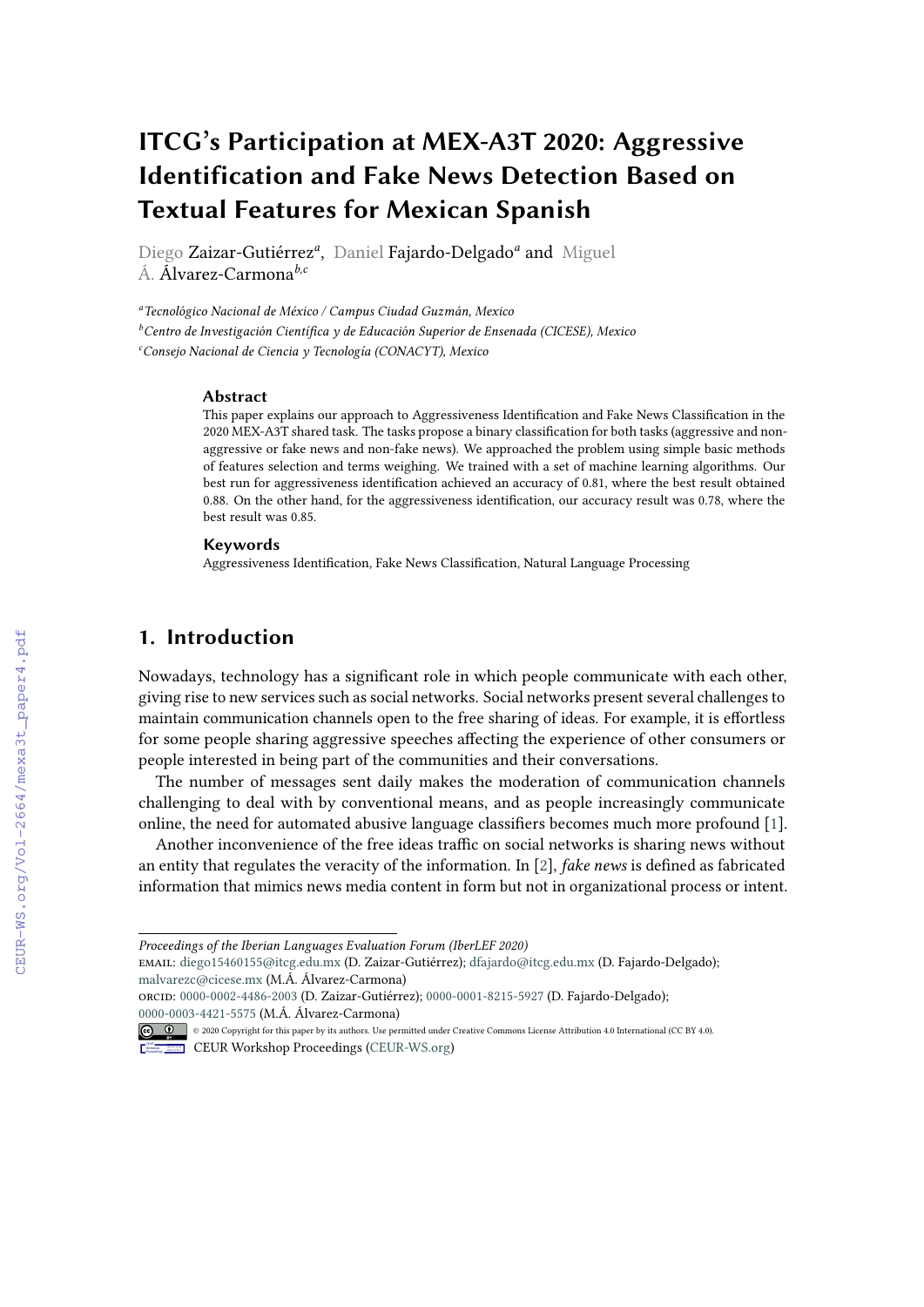The problem is that fake news overlaps with other information environments, such as misinformation (false or misleading information), disinformation (false information that is purposely spread to deceive people), and real news [\[2\]](#page-4-0). This causes that discerning between real and false news can be a difficult task. For this reason, it is essential to design and develops methods capable of classifying among that news.

One of the goals of the third edition of MEX-A3T [\[3\]](#page-4-1) is to tackle these problems and further improve the research of this critical NLP task, the detection of aggressive tweets and fake news in Mexican Spanish. In this work, we evaluate strategies proposed before, such as binary, TF, TF-IDF weighted representations and different preprocessing approaches as measuring the stop words and stemming importance to improve the features to observe the efficacy of these simple textual representations.

# **2. State of the art**

The MEX-A3T is an evaluation forum with natural processing tasks. MEX-A3T 2020 is the third edition since the first edition carried on in 2018 [\[3\]](#page-4-1).

The 2018 edition of the MEX-A3T shared represented the first attempt for organizing an evaluation forum for the analysis of social media content in Mexican Spanish. A variety of methods were proposed by participants, comprising content-based (bag of words, word n-grams, term vectors, dictionary words) and stylistic-based features (frequencies, punctuation, POS, Twitter-specific elements, slang words) as well as approaches based on neural networks (CNN, LSTM, and others) [\[4\]](#page-4-2).

For the first edition, the organizers proposed two tasks: author profiling and aggressiveness identification. In both tasks, the baseline results were outperformed by most participants. For author profiling, the best results were obtained with an approach that emphasized the value of personal information for building the text representation. In the case of the aggressiveness identification, the winner team proposed an approach based on MicroTC and EvoMSA. MicroTC is a minimalistic text classifier independent from domain and language. EvoMSA is another text classifier that combines models (as MicroTC) with Genetic Programming [\[4\]](#page-4-2).

For the second edition, the author profiling task added images information for each profile in the collection, whereas the aggressiveness identification task continued unchanged [\[5\]](#page-4-3).

The participants proposed a variety of methodologies in the 2019 edition, from traditional supervised methods to deep learning approaches. For author profiling, the best results were obtained with an approach based on dimensionality reduction in text. However, their results did not overcome the best results from the 2018 edition. For aggressiveness identification, the top-ranked approach proposed two main kinds of features: character n-grams and word embeddings. Their results were equal to the previous year winner but employing a simpler approach [\[3\]](#page-4-1).

For the 2020 edition, the tasks proposed are aggressiveness identification (but for this year, the organizers made a re-labeled over the collection) and fake news detection. Again, these tasks are proposed for the Mexican Spanish [\[3\]](#page-4-1) [\[6\]](#page-4-4).

Since, in the last edition, the simple approaches gave good results, we propose to apply basic methods of features selection and terms weighing to observe the scope of these simple but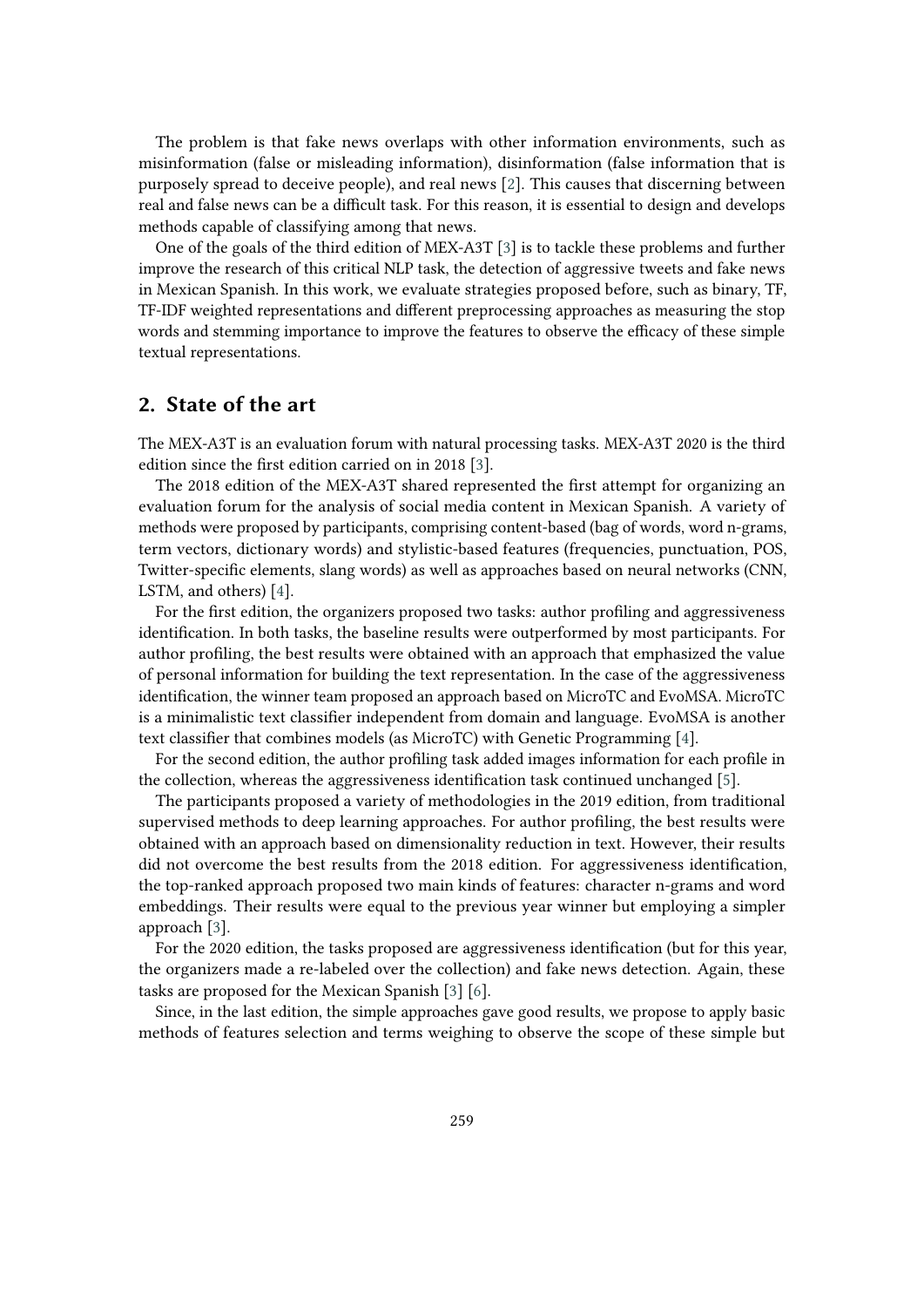effective approaches in various tasks.

## **3. Methodology**

Our methodology consists of three phases: data preprocessing, the weighting of words, and classification. Preprocessing deals with techniques to prepare the data sets by removing the elements that do not provide meaningful information in making the classification models. In this process, we first transform all the letters into lowercase, and then we tokenized the text with non-letter separators. After that, we removed the stop words such as "el", "la", "los", "con", which do not provide any valuable information in a sentence (commonly, words with less than two letters). Additionally, to discard most of the alignment errors and dismiss most of the less frequent words (which would cause a lot of false hits), we also deleted all the words that repeat less than five times. Finally, we performed the stemming of common words that could be meaningful for data interpretation. To test the effect of these last two steps (stemming and stop words deletion) in the performance of the proposed models, we made combinations of them throughout the experiments. We used the natural language toolkit (NLTK) for the steps of the tokenization and deletion of the stop words. While for the step of stemming, we used Snowball Stemmer.

The phase of the weighting of words includes measuring the relevance of each word concerning others. We used the following three feature-weighting methods: the binary occurrence (BO) [\[7\]](#page-4-5), the term frequency (TF) [\[8\]](#page-4-6), and the term frequency-inverse document frequency (TF-IDF) [\[9\]](#page-4-7). The binary occurrence, also called Boolean weighting, is an essential technique used to represent a word's presence by using only two values: 0 and 1. We used this technique as a first approach because it is elementary and easy to implement. On the other hand, the TF approach weighs each feature based on the frequency in which a word (or term) appears. Finally, the TF-IDF approach proposes to assign reda lower weight to a term that appears in many documents than another occurring in a few documents. Both TF and TF-IDF feature-weighting methods were implemented via scikit-learn, a Python library for data mining and data analysis.

After the data was cleaned and weighted, we used well-known learning algorithms to build the classification models for the data sets. The learning algorithms we used were: support vector machine (SVM) [\[10\]](#page-4-8) [\[11\]](#page-4-9) [\[12\]](#page-4-10), naive Bayes (NB), k-nearest neighbors (KNN) [\[13\]](#page-4-11), and classification and regression trees (CART). We used the implementation of all these algorithms included in scikit-learn.

Finally, we trained our models by using 10-fold cross-validation, where each fold contains around 700 sentences, for each of the selected learning algorithms. We present our results in the next section.

## **4. Results and discussions**

Table [1](#page-5-0) shows the results for the data set of fake news [\[6\]](#page-4-4) by performing a combination of the proposed classification models, feature-weighting methods, and preprocessing techniques. Concerning the classification models, we achieve the best result with the SVM model, followed by the decision tree and the KNN (with  $k = 3$ ) models. Regarding the feature-weighting methods,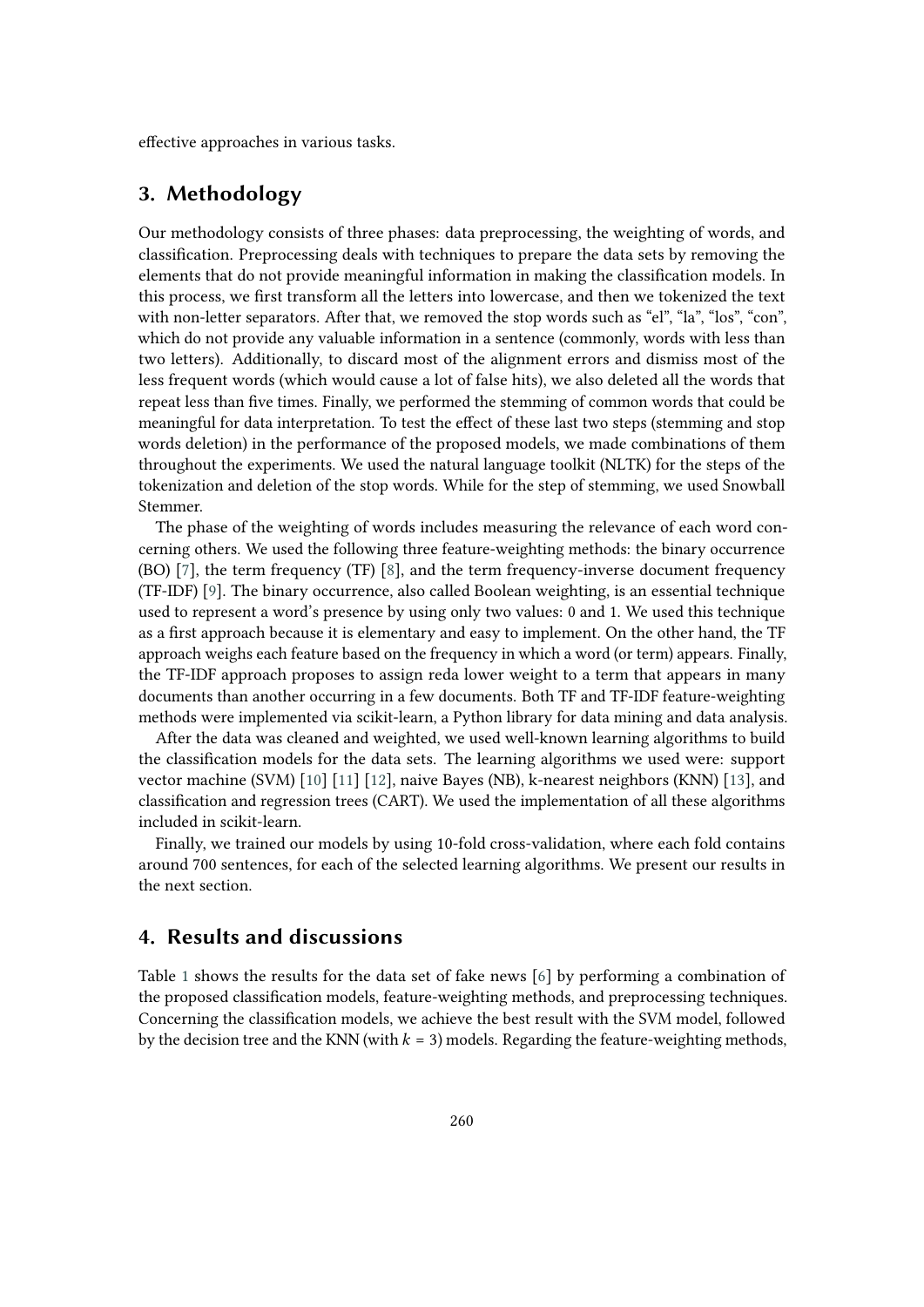it is not easy to see which one provides better results. However, it is noteworthy the poor results obtained by a particular combination of the BO method with the stemming technique and including the stop words. We also note that the use of stemming and the deletion of stop words do not have a significant impact on the results for most of the cases. The best result is achieved with an accuracy of 83% by using the SVM model with the TF method and the stemming technique without removing the stop words.

On the other hand, Table [2](#page-6-0) shows the results for the data set of aggressiveness by using the same combinations performed on Table [1.](#page-5-0) Given these combinations, the SVM model always provides the best results for all the cases. In this regard, the decision tree and the KNN with  $k = 5$  obtained the second and third places. Concerning the feature-weighting methods, we observe that the TF and TF-IDF methods significantly outperform the BO for all the cases. Using the TF-IDF, the SVM model achieves an accuracy of 84% when the deletion of the stop words is performed. For this best result, the stemming technique does not have a significant effect.

Note that in the aggressiveness table of the results exists rows that contain only zeros except in precision this because the model could not learn in the right way and always classify with the majority class. The results shown in both tables only belong to class 1; this is due to class 1 is the most important.

We decided to delete the words that repeat less than five times because this technique delivered the best value when we tested, doing that, we handled spelling mistakes, use of abbreviations, emoticons, etc. This is due to most of these do not repeat more than five times.

### **5. Conclusions**

In this work, we address the tasks of fake news and aggressiveness identification for the 2020 MEX-A3T contest. For this aim, we built classification models using well-known machine learning algorithms such as SVM, NB, KNN, and decision trees. We conducted a comparative experimental procedure to study the impact of the proposed models using two data preprocessing techniques (stop words and stemming) and three feature-weighting methods (BO, TF, and TF-IDF). Experimental results indicate that, in general, the best classification model is SVM. They also show that the efficiency of the classification models was mainly influenced by the combination of data preprocessing methods instead of the feature-weighting methods. We noticed that it took a long time to execute all the sentences, so we decided to use 10-folds cross-validation to reduce the processing time. A limitation of this work is that the applied methods rely solely on a bag of words approach and not other textual representations. An interesting prospect for future work is to explore more advanced techniques, which hopefully allow us to get a better place in the next MEX-AT3 contests.

#### **References**

[1] M. Casavantes, R. López, L. C. González, Uach at mex-a3t 2019: Preliminary results on detecting aggressive tweets by adding author information via an unsupervised strategy, in: In Proceedings of the First Workshop for Iberian Languages Evaluation Forum (IberLEF 2019), CEUR WS Proceedings, 2019.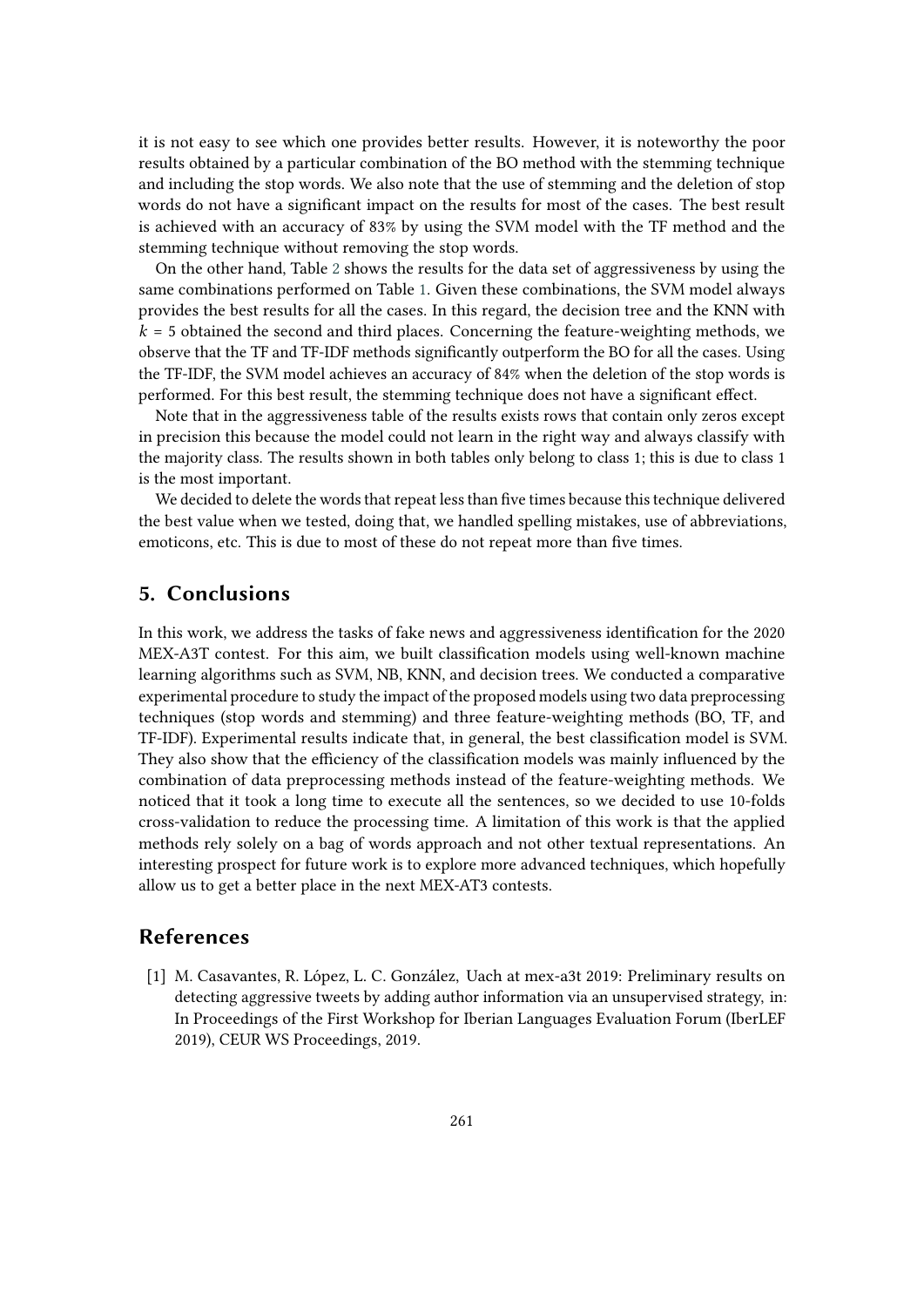- <span id="page-4-0"></span>[2] D. M. Lazer, M. A. Baum, Y. Benkler, A. J. Berinsky, K. M. Greenhill, F. Menczer, M. J. Metzger, B. Nyhan, G. Pennycook, D. Rothschild, et al., The science of fake news, Science 359 (2018) 1094–1096.
- <span id="page-4-1"></span>[3] M. E. Aragón, H. Jarquín, M. Montes-y Gómez, H. J. Escalante, L. Villaseñor-Pineda, H. Gómez-Adorno, G. Bel-Enguix, J.-P. Posadas-Durán, Overview of mex-a3t at iberlef 2020: Fake news and aggressiveness analysis in mexican spanish, in: Notebook Papers of 2nd SEPLN Workshop on Iberian Languages Evaluation Forum (IberLEF), Malaga, Spain, September, 2020.
- <span id="page-4-2"></span>[4] M. Á. Álvarez-Carmona, E. Guzmán-Falcón, M. Montes-y Gómez, H. J. Escalante, L. Villasenor-Pineda, V. Reyes-Meza, A. Rico-Sulayes, Overview of mex-a3t at ibereval 2018: Authorship and aggressiveness analysis in mexican spanish tweets, in: Notebook Papers of 3rd SEPLN Workshop on Evaluation of Human Language Technologies for Iberian Languages (IBEREVAL), Seville, Spain, volume 6, 2018.
- <span id="page-4-3"></span>[5] M. E. Aragón, M. Á. Á. Carmona, M. Montes-y Gómez, H. J. Escalante, L. V. Pineda, D. Moctezuma, Overview of mex-a3t at iberlef 2019: Authorship and aggressiveness analysis in mexican spanish tweets., in: IberLEF@ SEPLN, 2019, pp. 478–494.
- <span id="page-4-4"></span>[6] J.-P. Posadas-Durán, H. Gómez-Adorno, G. Sidorov, J. J. M. Escobar, Detection of fake news in a new corpus for the spanish language, Journal of Intelligent & Fuzzy Systems 36 (2019) 4869–4876.
- <span id="page-4-5"></span>[7] H. Wang, P. Yin, J. Yao, J. N. Liu, Text feature selection for sentiment classification of chinese online reviews, Journal of Experimental & Theoretical Artificial Intelligence 25 (2013) 425–439. doi:[10.1080/0952813X.2012.721139](http://dx.doi.org/10.1080/0952813X.2012.721139).
- <span id="page-4-6"></span>[8] Q. Ye, Z. Zhang, R. Law, Sentiment classification of online reviews to travel destinations by supervised machine learning approaches, Expert Systems with Applications 36 (2009) 6527–6535. doi:[https://doi.org/10.1016/j.eswa.2008.07.035](http://dx.doi.org/https://doi.org/10.1016/j.eswa.2008.07.035).
- <span id="page-4-7"></span>[9] F. Bravo-Marquez, M. Mendoza, B. Poblete, Meta-level sentiment models for big social data analysis, Knowledge-Based Systems 69 (2014) 86-99. doi:[https://doi.org/10.](http://dx.doi.org/https://doi.org/10.1016/j.knosys.2014.05.016) [1016/j.knosys.2014.05.016](http://dx.doi.org/https://doi.org/10.1016/j.knosys.2014.05.016).
- <span id="page-4-8"></span>[10] B. E. Boser, I. M. Guyon, V. N. Vapnik, A training algorithm for optimal margin classifiers, in: Proceedings of the fifth annual workshop on Computational learning theory, 1992, pp. 144–152.
- <span id="page-4-9"></span>[11] V. Vapnik, The nature of statistical learning theory, Springer science & business media, 2013.
- <span id="page-4-10"></span>[12] C. Cortes, V. Vapnik, Support-vector networks, Machine learning 20 (1995) 273–297.
- <span id="page-4-11"></span>[13] L. E. Peterson, K-nearest neighbor, Scholarpedia 4 (2009) 1883. doi:[10.4249/](http://dx.doi.org/10.4249/scholarpedia.1883) [scholarpedia.1883](http://dx.doi.org/10.4249/scholarpedia.1883), revision #137311.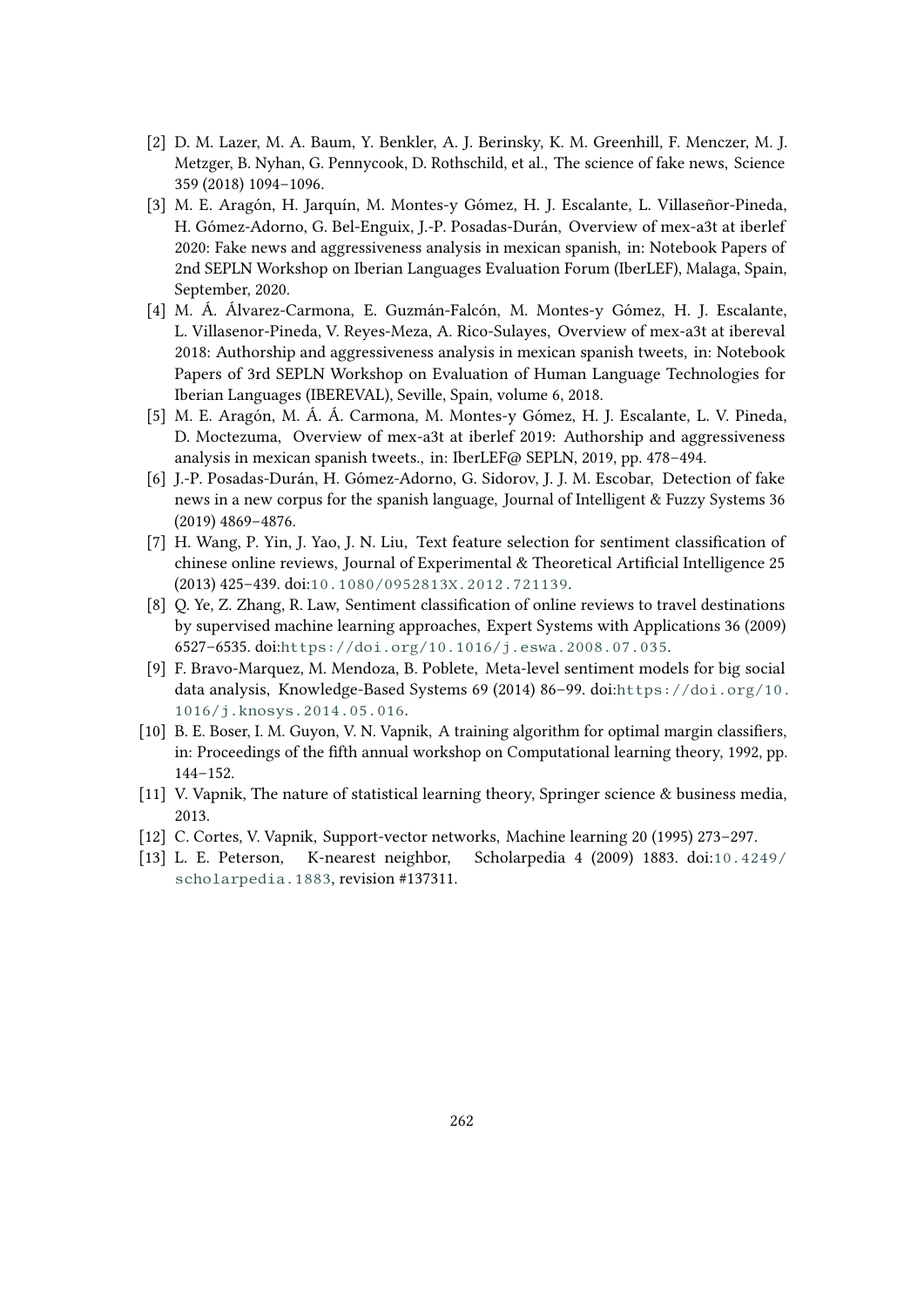#### **Table 1**

<span id="page-5-0"></span>Results for the data set of fake news by using different classifier models, feature-weighting methods, and preprocessing techniques.

| Model                      | Weighted | Stopwords          | Stemming   | Precision    | Recall       | F1-score     | Accuracy     |
|----------------------------|----------|--------------------|------------|--------------|--------------|--------------|--------------|
| <b>SVM</b>                 | BО       | Without            | No         | 0.84         | 0.75         | 0.80         | 0.81         |
| Naive Bayes                | BO       | Without            | No         | 0.56         | 0.85         | 0.67         | 0.59         |
| KNN (K=5)                  | BО       | Without            | No         | 0.52         | 0.34         | 0.41         | 0.81         |
| $KNN (K=3)$                | BО       | Without            | No         | 0.52         | 0.34         | 0.41         | 0.81         |
| $KNN(K=1)$                 | BO       | Without            | No         | 0.52         | 0.35         | 0.42         | 0.51         |
| <b>Decision Tree</b>       | BO       | Without            | No         | 0.66         | 0.62         | 0.64         | 0.65         |
| <b>SVM</b>                 | BO       | With               | No         | 0.49         | 0.49         | 0.49         | 0.49         |
| NΒ                         | BO       | With               | No         | 0.49         | 0.27         | 0.35         | 0.50         |
| $KNN (K=5)$                | BO       | With               | No         | 0.49         | 0.27         | 0.35         | 0.50         |
| $KNN (K=3)$                | BO       | With               | No         | 0.50         | 0.28         | 0.36         | 0.50         |
| $KNN(K=1)$                 | BO       | With               | No         | 0.48         | 0.46         | 0.47         | 0.48         |
| <b>Decision Tree</b>       | BO       | With               | No         | 0.48         | 0.43         | 0.45         | 0.48         |
| <b>SVM</b>                 | BO       | Without            | Yes        | 0.81         | 0.74         | 0.77         | 0.78         |
| NΒ                         | BO       | Without            | Yes        | 0.55         | $\rm 0.8$    | 0.65         | 0.58         |
| KNN (K=5)                  | BО       | Without            | Yes        | 0.10         | 0.01         | 0.02         | 0.51         |
| $KNN (K=3)$                | BО       | Without            | Yes        | 1.00         | 0.01         | 0.03         | 0.51         |
| $KNN(K=1)$                 | BO       | Without            | Yes        | 0.50         | 0.33         | 0.39         | 0.5          |
| <b>Decision Tree</b>       | BO       | Without            | Yes        | 0.67         | 0.62         | 0.65         | 0.66         |
| <b>SVM</b>                 | BO       | With               | Yes        | 0.79         | 0.74         | 0.77         | 0.77         |
| <b>NB</b>                  | BО       | With               | Yes        | 0.55         | 0.8          | 0.65         | 0.58         |
| $KNN (K=5)$                | BО       | With               | Yes        | 1.00         | 0.01         | 0.02         | 0.51         |
| $KNN (K=3)$                | BО       | With               | Yes        | 1.00         | 0.02         | 0.03         | 0.51         |
| $KNN(K=1)$                 | BО       | With               | Yes        | 0.49         | 0.32         | 0.39         | 0.49         |
| Decision Tree              | BО       | With               | Yes        | 0.67         | 0.64         | 0.66         | 0.66         |
| <b>SVM</b>                 | TF       | Without            | No         | 0.82         | 0.81         | 0.82         | 0.82         |
| <b>NB</b>                  | TF       | Without            | No         | 0.50         | 0.66         | 0.57         | 0.50         |
| KNN (K=5)                  | TF       | Without            | No         | 0.82         | 0.62         | 0.70         | 0.74         |
| $KNN (K=3)$                | TF       | Without            | No         | 0.81         | 0.65         | 0.72         | 0.75         |
| $KNN(K=1)$                 | TF       | Without            | No         | 0.73         | 0.63         | 0.67         | 0.70         |
| <b>Decision Tree</b>       | TF       | Without            | No         | 0.70         | 0.68         | 0.69         | 0.69         |
| <b>SVM</b>                 | TF       | With               | No         |              | 0.81         | 0.82         |              |
| NB                         | TF       | With               | No         | 0.83<br>0.51 | 0.66         | 0.57         | 0.82<br>0.51 |
| $KNN(K=5)$                 | TF       | With               | No         | 0.83         | 0.61         | 0.70         | 0.74         |
| $KNN (K=3)$                | TF       | With               | No         | 0.80         | 0.64         | 0.71         | 0.74         |
| $KNN(K=1)$                 | TF       | With               | No         | 0.73         | 0.63         | 0.68         | 0.70         |
| Decision Tree              | TF       | With               | No         | 0.67         | 0.69         | 0.68         | 0.67         |
|                            |          |                    |            |              |              |              |              |
| <b>SVM</b><br>ΝB           | TF<br>TF | Without<br>Without | Yes<br>Yes | 0.86         | 0.74<br>0.66 | 0.80<br>0.58 | 0.81<br>0.52 |
|                            | TF       |                    | Yes        | 0.52         |              |              |              |
| $KNN (K=5)$<br>$KNN (K=3)$ | TF       | Without<br>Without | Yes        | 0.94<br>0.92 | 0.22<br>0.24 | 0.35<br>0.38 | 0.60<br>0.61 |
| KNN (K=1)                  | TF       | Without            | Yes        | 0.73         | 0.27         | 0.39         | 0.58         |
| Decision Tree              | TF       | Without            | Yes        | 0.64         | 0.64         | 0.64         | 0.64         |
|                            |          |                    |            |              |              |              |              |
| <b>SVM</b><br><b>NB</b>    | TF<br>TF | With<br>With       | Yes<br>Yes | 0.85<br>0.52 | 0.81<br>0.67 | 0.83<br>0.58 | 0.83<br>0.52 |
| $KNN (K=5)$                | TF       | With               | Yes        | 0.79         | 0.62         | 0.69         | 0.73         |
| KNN (K=3)                  | TF       | With               | Yes        | 0.78         | 0.64         | 0.70         | 0.73         |
| $KNN(K=1)$                 | TF       | With               | Yes        | 0.73         | 0.64         | 0.68         | 0.70         |
| <b>Decision Tree</b>       | TF       | With               | Yes        | 0.68         | 0.68         | 0.68         | 0.68         |
| <b>SVM</b>                 | TF-IDF   | Without            | No         |              | 0.69         | 0.75         | 0.77         |
| NΒ                         | TF-IDF   | Without            | No         | 0.82<br>0.50 | 0.66         | 0.57         | 0.49         |
| $KNN (K=5)$                | TF-IDF   | Without            | No         | 0.58         | 0.09         | 0.16         | 0.51         |
| $KNN (K=3)$                | TF-IDF   | Without            | No         | 0.49         | 0.24         | 0.32         | 0.49         |
| KNN (K=1)                  | TF-IDF   | Without            | No         | 0.47         | 0.75         | 0.58         | 0.45         |
| <b>Decision Tree</b>       | TF-IDF   | Without            | No         | 0.71         | 0.68         | 0.69         | 0.70         |
| SVM                        | TF-IDF   | With               | No         | 0.82         | 0.81         | 0.81         | 0.81         |
| NΒ                         | TF-IDF   | With               | No         | 0.50         | 0.66         | 0.57         | 0.50         |
| KNN (K=5)                  | TF-IDF   | With               | No         | 0.66         | 0.55         | 0.60         | 0.63         |
| $KNN (K=3)$                | TF-IDF   | With               | No         | 0.62         | 0.56         | 0.59         | 0.74         |
| $KNN(K=1)$                 | TF-IDF   | With               | No         | 0.50         | 0.59         | 0.54         | 0.50         |
| Decision Tree              | TF-IDF   | With               | No         | 0.72         | 0.71         | 0.72         | 0.72         |
| <b>SVM</b>                 | TF-IDF   | Without            | Yes        | 0.80         | 0.72         | 0.76         | 0.77         |
| NB.                        | TF-IDF   | Without            | Yes        | 0.51         | 0.66         | 0.58         | 0.51         |
| $KNN (K=5)$                | TF-IDF   | Without            | Yes        | 0.57         | 0.05         | 0.09         | 0.51         |
| $KNN (K=3)$                | TF-IDF   | Without            | Yes        | 0.41         | 0.08         | 0.14         | 0.48         |
| $KNN(K=1)$                 | TF-IDF   | Without            | Yes        | 0.43         | 0.22         | 0.29         | 0.47         |
| Decision Tree              | TF-IDF   | Without            | Yes        | 0.62         | 0.62         | 0.62         | 0.62         |
| <b>SVM</b>                 | TF-IDF   | With               | Yes        | 0.80         | 0.78         | 0.79         | 0.79         |
| NB                         | TF-IDF   | With               | Yes        | 0.51         | 0.67         | 0.58         | 0.52         |
| $KNN (K=5)$                | TF-IDF   | With               | Yes        | 0.81         | 0.28         | 0.41         | 0.61         |
| $KNN (K=3)$                | TF-IDF   | With               | Yes        | 0.71         | 0.31         | 0.43         | 0.59         |
| $KNN(K=1)$                 | TF-IDF   | With               | Yes        | 0.56         | 0.39         | 0.46         | 0.54         |
| <b>Decision Tree</b>       | TF-IDF   | With               | Yes        | 0.64         | 0.66         | 0.65         | 0.64         |
|                            |          |                    |            |              |              |              |              |